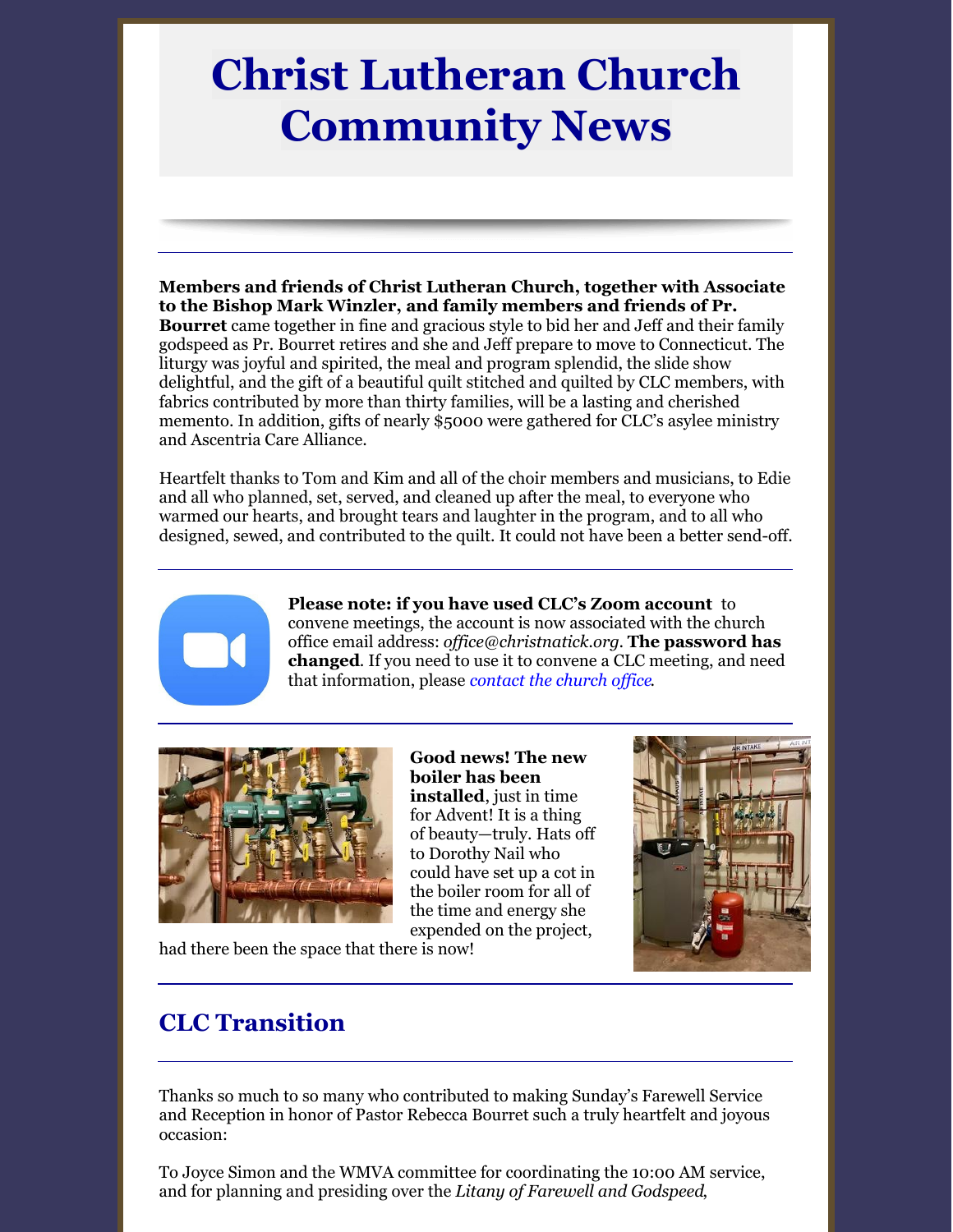To recent confirmands Anna Carlson, Kirsten Kirleis, and Henrik Stjernfeldt for serving as acolytes and crucifer.

To Tom Berryman, the choir and musicians and to Kim Petot and the bell choir, for the beautiful musical offerings,

To the Reception Planning Committee – Edie Lohr, Carol Virshbo, Marianne Swensen and Cathy Gallagher - for showing CLC's talent for hospitality at its best,

To Cathy Gallagher, again, for almost single-handedly making the gorgeous gift quilt and to Beth Castro for helping convince her to do it,

To Rolf Larson for putting together the slide show in the Memorial Room, To Sandy Smith for set-up support and flowers, to Norman Bolles for transporting the borrowed tables back and forth to St. Paul's, to Gretchen Rowley for administrative support from beginning to end,

To John Whitlock for leading us in both Grace at the table and the congregational serenade, to the choir, once again, and to Bob and Anne Weaver for their original and spot-on lyrics to the songs **He Mows the Lawn** and **Rebecca's Our Pastor** … "her cooking's delicious (and Jeff does the dishes)" … which just seem to say it all.

To Russell Pollard for serving so graciously as emcee, and for providing the wine along with Marianne Swenson, to Lisa Eck for offering her impromptu but thoughtful remarks, and to Pastor John Stendahl for leading us in a prayer of dismissal,

To all the ad-hoc volunteers not mentioned here who assisted in set up, breakdown and clean up in the kitchen,

To the congregation itself for donating the fabric and funds for the quilt, for making contributions of over \$4,000 – and counting – to benefit Ascentria Care Alliance and The Asylee Family Fund, and for showing up with your love and gratitude on full display despite pandemic concerns, a cold day and a broken furnace.

And a final thank you to Pastor Rebecca Bourret for nearly 14 years of service and friendship, a social justice orientation, thought-provoking sermons and continually striving to help us to live "as if" Christ were King. Farewell and Godspeed, indeed.

### **Advent Devotions**



**Beginning Monday, November 29,** Rev. Richard Hurst offers readings, reflections and prayers each weekday as we approach Christmas. Advent Devotions conclude with a musical offering based on an Advent hymn. So, light your Advent wreath and include Advent Devotions part of your Advent observance this year.

# **Music Notes Tom Berryman, Music Director**

J.S. Bach often "stole" from himself, creating a new version of the music he previously composed. This is the case with the well-known organ arrangement he made of the chorale "Wachet Auf," part of a series of arrangements Bach created from earlier cantata choruses and arias. In the organ arrangement, the tune "Wake, awake for night is flying" is heard in the tenor range, played by the left hand, with the right hand playing the familiar violin part and the pedals playing the walking bass. You'll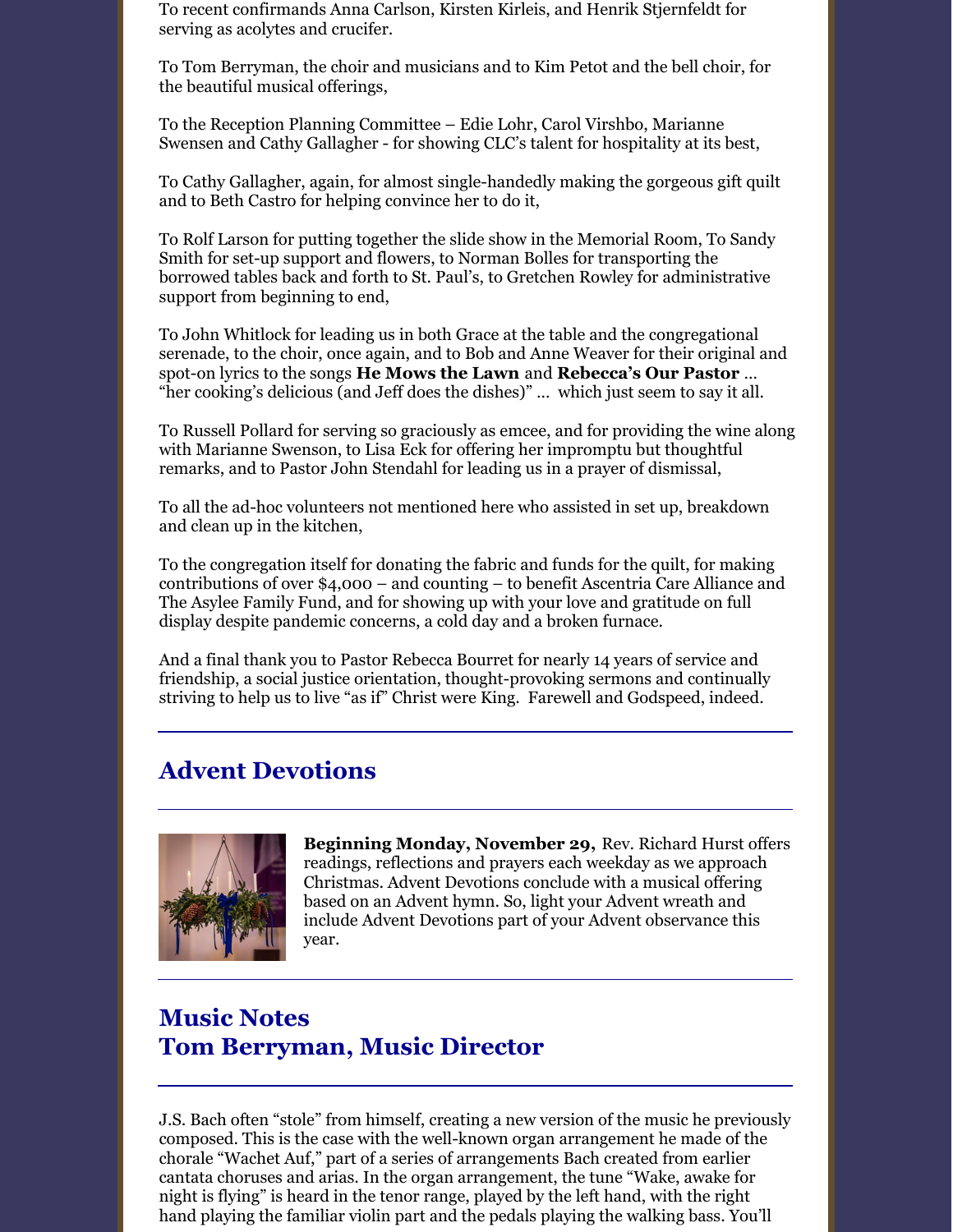hear the organ [arrangement](https://video.search.yahoo.com/yhs/search?fr=yhs-trp-001&ei=UTF-8&hsimp=yhs-001&hspart=trp&p=%22Zion+H%C3%B6rt%22+YouTube&type=Y21_F163_204855_110220#id=4&vid=e9d611d6d9b34175c425149aecd93317&action=click) this Sunday, Advent I for the Prelude. *Watch the original Cantata 140 movement on the verse "Zion hört" sung by The Choir School of Hartford* at Emmanuel Lutheran Church in Hartford, CT.

# **Adult Formation**

**The Adult Forum will continue working through** *Me and White* **Supremacy** for the foreseeable future. A couple of copies are still available in the Memorial Room, or may be purchased at many retailers for about \$13. This week, days three and four will be discussed.





**Next Wednesday an Advent Bible study begins** , and will continue each week by Zoom at 7:30.Participants will be using *We Cry Justice*, with weekly Bible passages and essays written by various authors. edited by Rev. Dr. Liz Theoharis, and with a Foreword by Rev. Dr. William J. Barber II.

The book is available through several retailers for about \$15-18.

**For all ages: This Sunday materials for making Advent wreaths** will be available in the parish hall beginning at 9:00. Prepare to observe this holy season of hope and expectation at home. Make a wreath, and choose an Advent calendar from those provided by the Thursday morning Bible study folks. Thank you!



#### **CLC Book Group**

"Shakespeare: The World as Stage" By Bill Bryson

#### **Monday, December 6, 2021 at 7:30**

William Shakespeare, the most celebrated poet in the English language, left behind nearly a million words of text, but his biography has long been a thicket of wild supposition arranged around scant facts. With a steady hand and his trademark wit, Bill Bryson sorts through this colorful muddle to reveal the man himself. His Shakespeare is like no one else's—the beneficiary of Bryson's genial nature, his engaging skepticism, and a gift for storytelling unrivaled in our time.

# **Call to Action**



**Iglesia Luterana Cristo Rey in El Paso welcomes contributions of the Thrivent "Live Generously tshirts"** that are offered whenever members receive Action Team Grants. A number of them (in three boxes of different sizes) are on the counter in the Youth Room. Would someone be willing to send them off to El Paso? The address is: 1010 Yandell Dr, El Paso, TX 79902. Thanks in advance!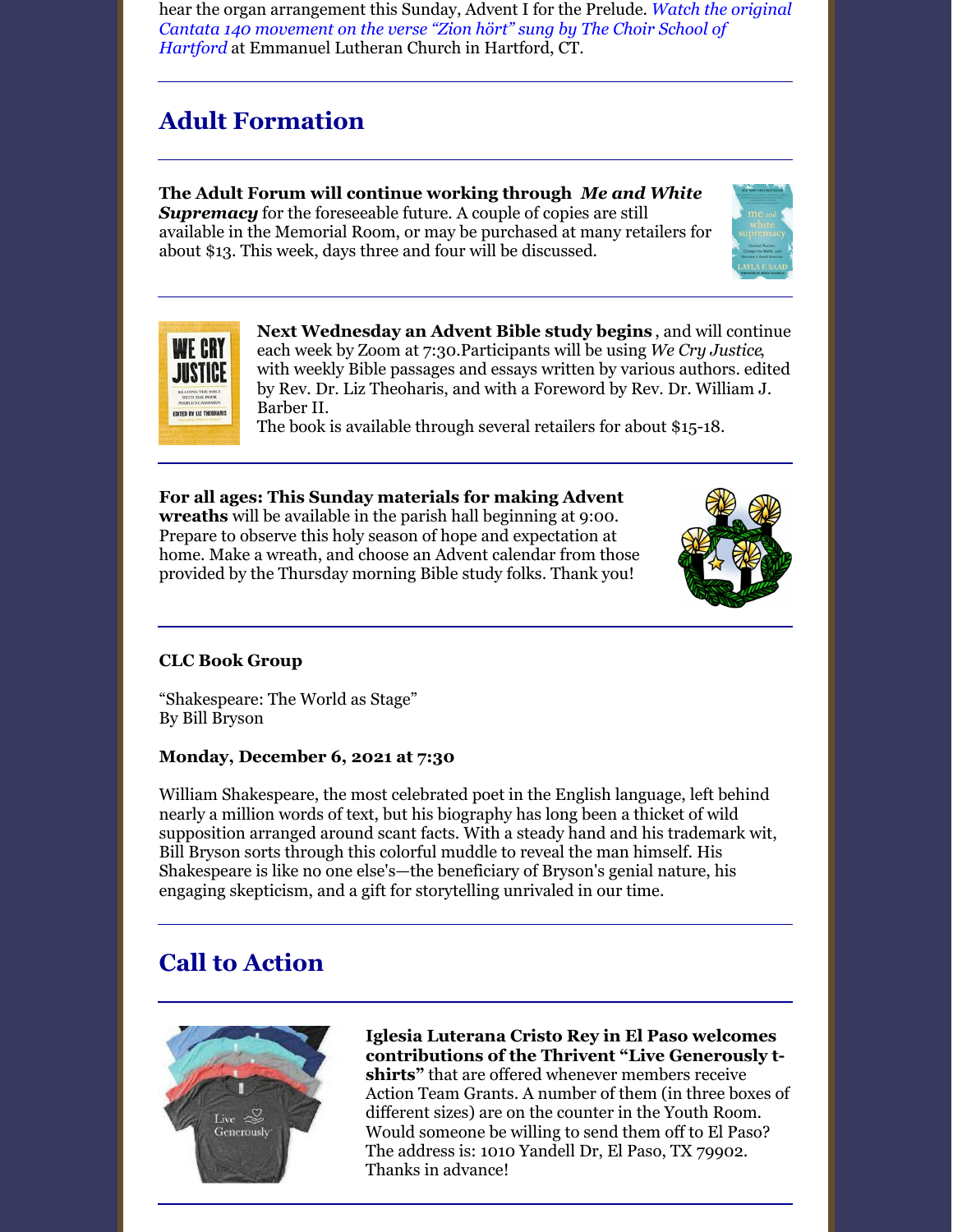**Thanks to all who have turned in pledges and Time & Talent forms** . If you have yet to do so, please try to do so as soon as possible, so that the Finance and Property Committee has good data for budget planning.

**CLC'S Family Promise "Host Week" in progress, November 21 – 28, 2021** With Family Promise shelter families slated to remain in hotels well into 2022, congregations now supply groceries and any additional support needed during our scheduled "host" weeks. Currently, there are three families with children in the shelter program; many others are involved with Family Promise through the LIFE (homeless prevention) and SAIL (transitional living) programs. Host congregations deliver non-perishable goods to stock an in-house food pantry housed at the FPM offices/Day Center. These groceries are available to any family currently in service with Family Promise, regardless of program.

This week CLC delivered a wide variety of rice packets, bread mixes, canned meats and vegetables, and specially requested seasonings for holiday cooking, among other items. **Thanks to all** for your continued support of this important mission!

# **Looking Ahead**



#### **Keeping the Promise is December 4th! - Registration is open**

Family Promise Metrowest is excited to announce that we will begin construction in December to renovate our current Day Center into permanent overnight housing for our families in shelter. By *[purchasing](https://familypromisemetrowest.salsalabs.org/keepingthepromiseraffle2021/index.html) raffle tickets* you are helping us raise the funds needed to complete this project! Tickets must be purchased by 5:00 pm on December 3, 2021 and the winner will be drawn during our Keeping the

Promise virtual holiday concert on **Saturday, [December](https://familypromisemetrowest.salsalabs.org/keepingthepromise2021/index.html) 4 at 7:30pm.** Raffle ticket numbers will be emailed prior to the December 4 purchase deadline.

**On Saturday, December 18, CLC will host an outdoor Christmas Tree Lighting and Carol Sing**, followed by holiday refreshments. Mark your calendars now for this fun and festive event, and be sure to invite friends, colleagues, family and neighbors to join in the musical fun. Once again, the CLC Bell Choir will lead the song.



READINGS FOR THIS WEEK November 28, 2021

First Reading **Jeremiah 33:14-16**

Psalm **[Psalm](https://members.sundaysandseasons.com/Home/Index/2021-11-21/0#) 25:1-10**

Second Reading **1 Thessalonians 3:9-13**